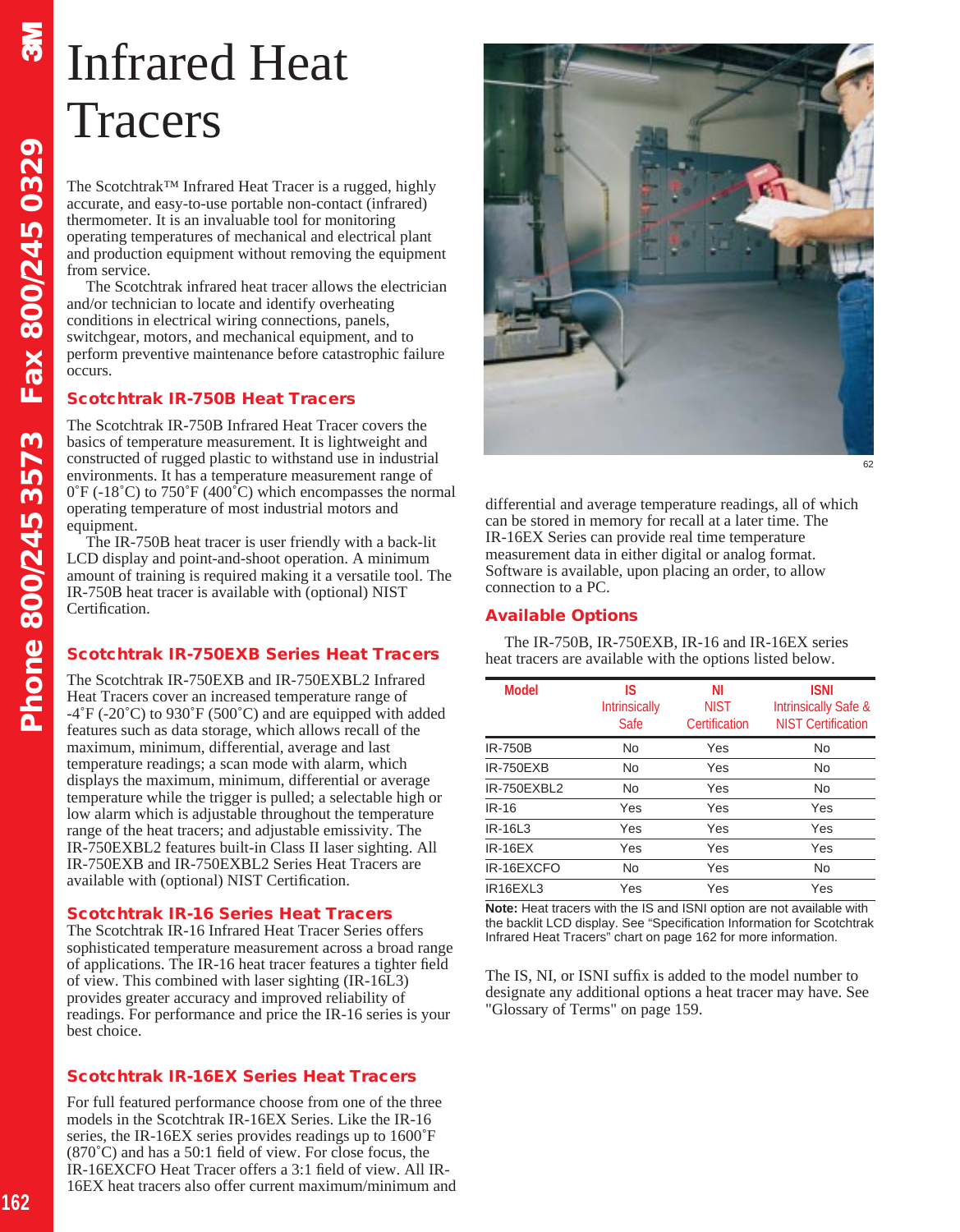

Scotchtrak™ Infrared Heat Tracer Field of View Comparison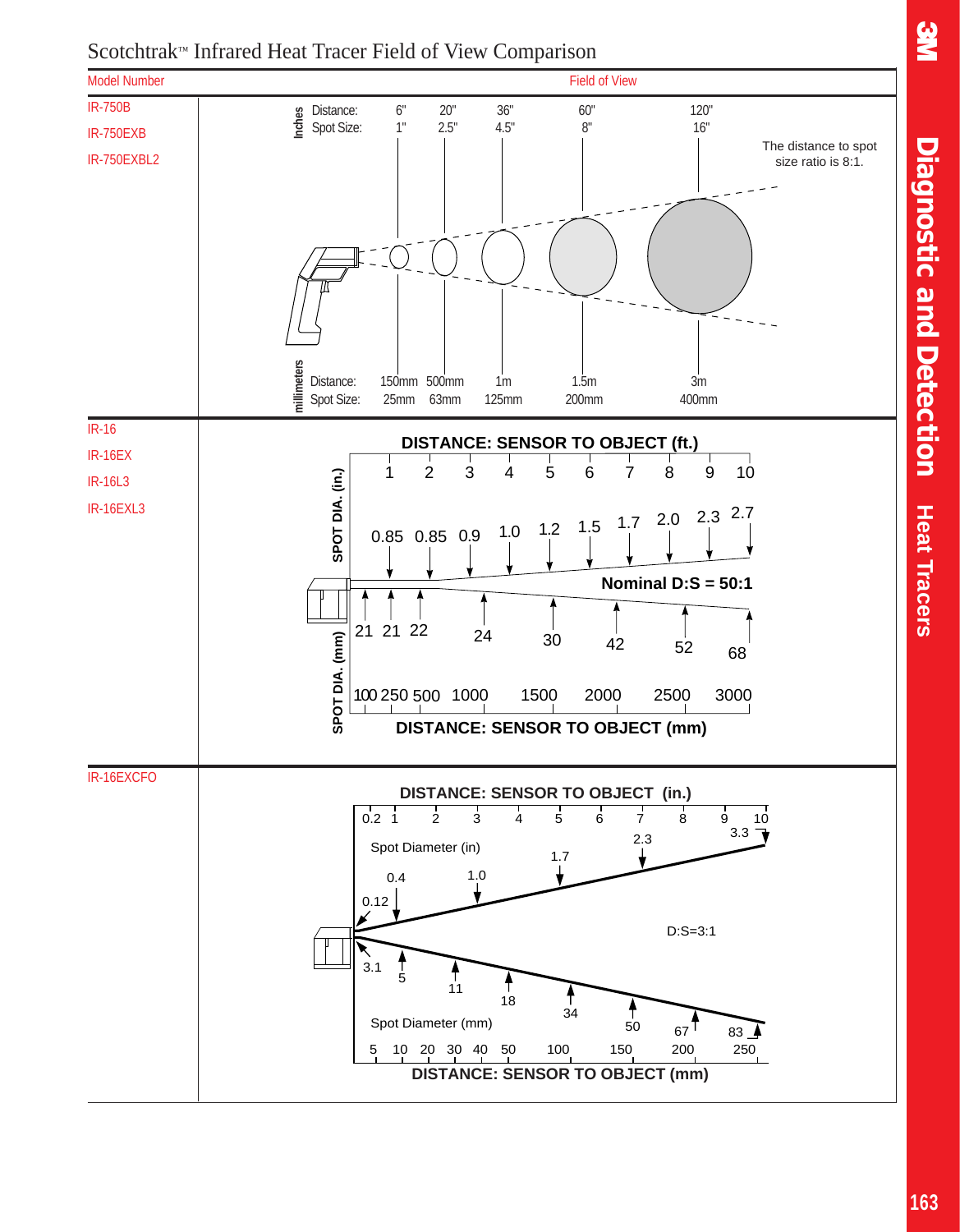## 3Specification Information for Scotchtrak™ Infrared Heat Tracers

| speemeanon information for seotential<br><u>mitatea rical riact</u><br><b>Product Number</b><br>Model IR-750B<br>Model IR-750EXB                                          |                                                                                                   |                                                                                                   |                                                                                                   |  |
|---------------------------------------------------------------------------------------------------------------------------------------------------------------------------|---------------------------------------------------------------------------------------------------|---------------------------------------------------------------------------------------------------|---------------------------------------------------------------------------------------------------|--|
|                                                                                                                                                                           |                                                                                                   |                                                                                                   | Model IR-750EXBL2                                                                                 |  |
|                                                                                                                                                                           |                                                                                                   |                                                                                                   |                                                                                                   |  |
| <b>Features</b>                                                                                                                                                           |                                                                                                   |                                                                                                   |                                                                                                   |  |
| Measurement Range                                                                                                                                                         | 0°F (-18°C) to 750°F (400°C)                                                                      | -4°F (-20°C) to 930°F (500°C)                                                                     | -4°F (-20°C) to 930°F (500°C)                                                                     |  |
| Accuracy                                                                                                                                                                  | ±2% of Reading or ±3°F (2°C) whichever<br>is greater, @ ambient 73±9°F (23±5°C)                   | ±2% of Reading or ±3°F (2°C) whichever<br>is greater, @ ambient 73±9°F (23±5°C)                   | ±2% of Reading or ±3°F (2°C) whichever<br>is greater, @ ambient 73±9°F (23±5°C)                   |  |
| Repeatability                                                                                                                                                             | ±1% of Reading, or ±2°F (±1°C)<br>whichever is greater                                            | ±1% of Reading, or ±2°F (±1°C)<br>whichever is greater                                            | ±1% of Reading, or ±2°F (±1°C)<br>whichever is greater                                            |  |
| Response Time (95% Response)                                                                                                                                              | 500 msec.                                                                                         | 500 msec.                                                                                         | 500 msec.                                                                                         |  |
| Spectral Response                                                                                                                                                         | $7 - 18$ microns                                                                                  | $7 - 18$ microns                                                                                  | $7 - 18$ microns                                                                                  |  |
| Field of View D:S                                                                                                                                                         | 8:1                                                                                               | 8:1                                                                                               | 8:1                                                                                               |  |
| Emissivity                                                                                                                                                                | Pre-set 0.95                                                                                      | Adjustable 0.3 to 1.0                                                                             | Adjustable 0.3 to 1.0                                                                             |  |
| <b>Temperature Display</b>                                                                                                                                                | °F or °C, switch selectable                                                                       | °F or °C, switch selectable                                                                       | °F or °C, switch selectable                                                                       |  |
| Locking Trigger                                                                                                                                                           | No                                                                                                | <b>No</b>                                                                                         | <b>No</b>                                                                                         |  |
| Temperature Measure Parameters<br>Current and Maximum temperature                                                                                                         | No                                                                                                | Yes                                                                                               | Yes                                                                                               |  |
| Minimum Temperature<br>Differential and Average temperature                                                                                                               | No                                                                                                | Yes                                                                                               | Yes                                                                                               |  |
| Alarms<br>Adjustable High Level<br>and Low Level Alarms                                                                                                                   | No                                                                                                | Yes                                                                                               | Yes                                                                                               |  |
| Data Storage<br>Current max./min., diff., and avg.<br>temperatures stored in memory<br>for recall at a later time                                                         | No                                                                                                | Yes                                                                                               | Yes                                                                                               |  |
| Data Output<br>RS-232C or 1mv/°F or °C                                                                                                                                    | No                                                                                                | No                                                                                                | No                                                                                                |  |
| Laser Sighting<br>Laser Type: Gallium Arsenide<br>Class: FDA II<br>Power: <1 milliwatt<br>Wavelength: 0.670 microns<br>Range: Up to 50 feet<br>(depends on ambient light) | No                                                                                                | No                                                                                                | Yes                                                                                               |  |
| <b>Operating Temperature</b>                                                                                                                                              | 32°F (0°C) to 122°F (50°C)                                                                        | 32°F (0°C) to 122°F (50°C)                                                                        | 32°F (0°C) to 122°F (50°C)                                                                        |  |
| Storage Temperature                                                                                                                                                       | -40°F (-40°C) to 122°F (50°C)<br>with battery<br>-40°F (-40°C) to 140°F (60°C)<br>without battery | -40°F (-40°C) to 122°F (50°C)<br>with battery<br>-40°F (-40°C) to 140°F (60°C)<br>without battery | -40°F (-40°C) to 122°F (50°C)<br>with battery<br>-40°F (-40°C) to 140°F (60°C)<br>without battery |  |
| <b>Operating Humidity</b>                                                                                                                                                 | 95% rh maximum                                                                                    | 95% rh maximum                                                                                    | 95% rh maximum                                                                                    |  |
| Size (L x W x H)                                                                                                                                                          | 5.4 in x 1.5 in x 7.7 in                                                                          | 5.4 in x 1.5 in x 7.7 in<br>5.4 in x 1.5 in x 7.7 in                                              |                                                                                                   |  |
|                                                                                                                                                                           | $(13.7 \text{ cm} \times 3.8 \text{ cm} \times 19.5 \text{ cm})$                                  | (13.7 cm x 3.8 cm x 19.5 cm)                                                                      | (13.7 cm x 3.8 cm x 19.5 cm)                                                                      |  |
| Weight                                                                                                                                                                    | $9.5$ oz. $(270 g)$                                                                               | $9.5$ oz. $(270 g)$                                                                               | $9.5$ oz. $(270 g)$                                                                               |  |
| Power Source<br><b>Battery</b>                                                                                                                                            | 9 volt alkaline, NEDA No. 1604A                                                                   | 9 volt alkaline, NEDA No. 1604A                                                                   | 9 volt alkaline, NEDA No. 1604A                                                                   |  |
| External 9 VDC @ 100ma: input jack                                                                                                                                        | <b>No</b>                                                                                         | <b>No</b>                                                                                         | <b>No</b>                                                                                         |  |
| Approximate battery life                                                                                                                                                  | 50 hrs. (w/o backlight)                                                                           | 50 hrs. (w/o backlight or laser)                                                                  | 50 hrs. (w/o backlight or laser)                                                                  |  |
| <b>Tripod Mount</b>                                                                                                                                                       | No                                                                                                | No                                                                                                | No                                                                                                |  |
| <b>LCD Backlight</b>                                                                                                                                                      | Yes                                                                                               | Yes                                                                                               | Yes                                                                                               |  |

**Note:** Heat tracers with the IS and ISNI option are not available with the backlit LCD display.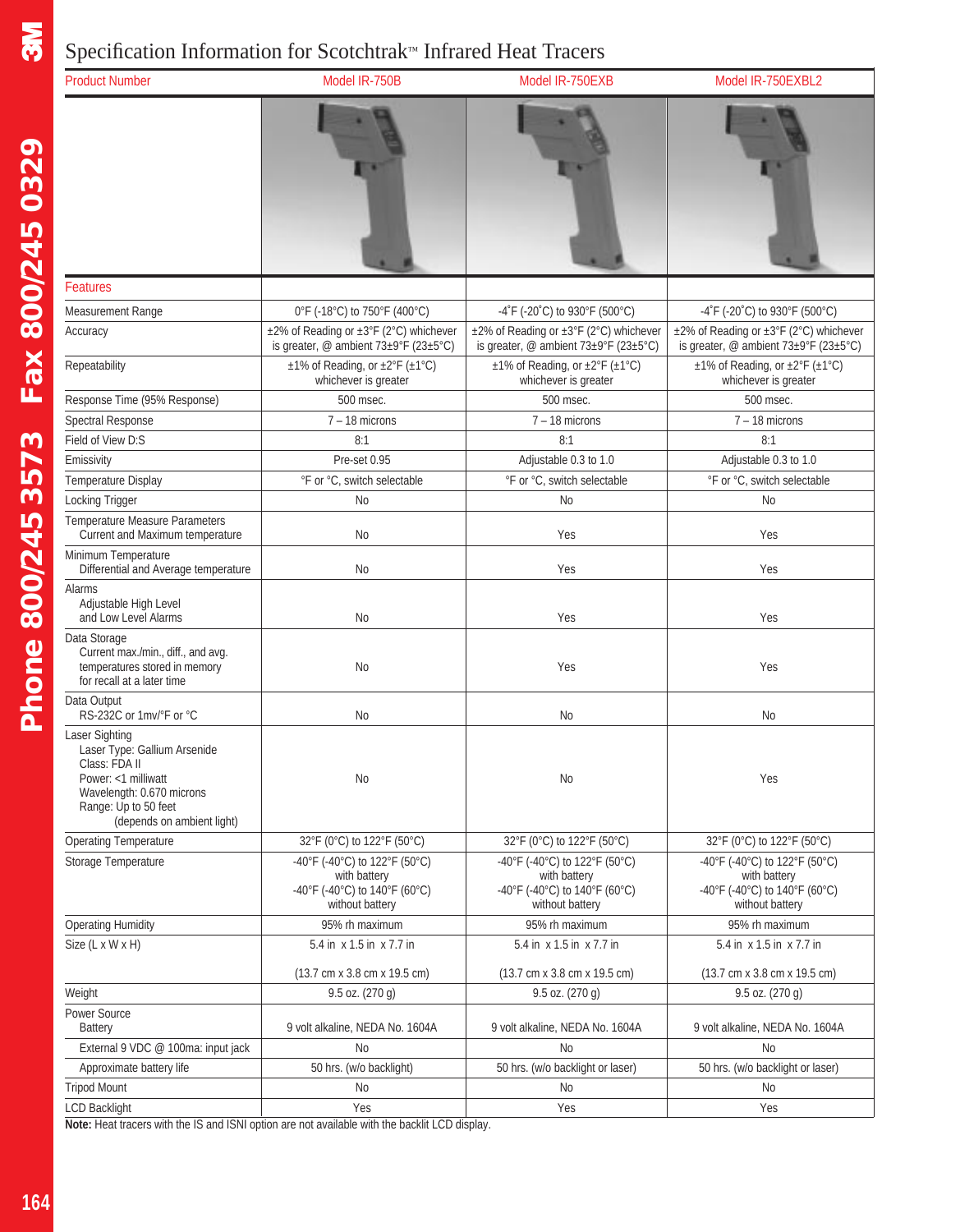## Specification Information for Scotchtrak™ Infrared Heat Tracers

| $\beta$ becomed to mortgaller to a scotcifical model of the real effects                                                                                                              |                                                                                             |                                                                                             |  |  |  |
|---------------------------------------------------------------------------------------------------------------------------------------------------------------------------------------|---------------------------------------------------------------------------------------------|---------------------------------------------------------------------------------------------|--|--|--|
| <b>Product Number</b>                                                                                                                                                                 | Model IR-16                                                                                 | Model IR-16L3                                                                               |  |  |  |
|                                                                                                                                                                                       | 22.91                                                                                       |                                                                                             |  |  |  |
| <b>Features</b>                                                                                                                                                                       |                                                                                             |                                                                                             |  |  |  |
| <b>Measurement Range</b>                                                                                                                                                              | 0°F (-18°C) to 1600°F (870°C)                                                               | 0°F (-18°C) to 1600°F (870°C)                                                               |  |  |  |
| Accuracy                                                                                                                                                                              | ±1% of Reading, ±1 Digit                                                                    | ±1% of Reading, ±1 Digit                                                                    |  |  |  |
| Repeatability                                                                                                                                                                         | ±0.5% of Reading, ±1 Digit                                                                  | ±0.5% of Reading, ±1 Digit                                                                  |  |  |  |
| Response Time (95% Response)                                                                                                                                                          | 350 msec.                                                                                   | 350 msec.                                                                                   |  |  |  |
| <b>Spectral Response</b>                                                                                                                                                              | $8 - 14$ microns                                                                            | $8 - 14$ microns                                                                            |  |  |  |
| Field of View D:S                                                                                                                                                                     | 50:1                                                                                        | 50:1                                                                                        |  |  |  |
| Emissivity                                                                                                                                                                            | Pre-set 0.95                                                                                | Pre-set 0.95                                                                                |  |  |  |
| Temperature Display                                                                                                                                                                   | °F or °C, switch selectable                                                                 | °F or °C, switch selectable                                                                 |  |  |  |
| Locking Trigger                                                                                                                                                                       | <b>No</b>                                                                                   | No                                                                                          |  |  |  |
| Temperature Measurement<br>Parameters<br>Current and<br>Maximum temperature                                                                                                           | Yes                                                                                         | Yes                                                                                         |  |  |  |
| Minimum Temperature<br>Differential<br>and Average temperature                                                                                                                        | No                                                                                          | No                                                                                          |  |  |  |
| Alarms<br>Adjustable High Level<br>and Low Level Alarms                                                                                                                               | No                                                                                          | No                                                                                          |  |  |  |
| Data Storage<br>Current max/min, diff. and avg.<br>temperatures stored in memory<br>for recall at a later time                                                                        | No                                                                                          | No                                                                                          |  |  |  |
| Data Output<br>RS-232C or 1mv/°F or °C                                                                                                                                                | No                                                                                          | No                                                                                          |  |  |  |
| <b>Laser Sighting</b><br>Laser Type: Gallium Arsenide<br>Class: FDA IIIa<br>Power: <5 milliwatts<br>Wavelength: 0.670 microns<br>Range: Up to 100 feet,<br>(depends on ambient light) | No                                                                                          | Yes                                                                                         |  |  |  |
| <b>Operating Temperature</b>                                                                                                                                                          | 32°F (0°C) to 122°F (50°C)                                                                  | 32°F (0°C) to 122°F (50°C)                                                                  |  |  |  |
| Storage Temperature                                                                                                                                                                   | -40°F (-40°C) to 122°F (50°C) with battery<br>-40°F (-40°C) to 140°F (60°C) without battery | -40°F (-40°C) to 122°F (50°C) with battery<br>-40°F (-40°C) to 140°F (60°C) without battery |  |  |  |
| <b>Operating Humidity</b>                                                                                                                                                             | 95% rh maximum                                                                              | 95% rh maximum                                                                              |  |  |  |
| Size (L x W x H)                                                                                                                                                                      | 5.5 in x 1.75 in x 7.0 in<br>(15 cm x 4.5 cm x 18 cm)                                       | 5.5 in x 1.75 in x 7.0 in<br>(15 cm x 4.5 cm x 18 cm)                                       |  |  |  |
| Weight                                                                                                                                                                                | 1 lb. 4 oz. (0.6 kg)                                                                        | 1 lb. 4 oz. (0.6 kg)                                                                        |  |  |  |
| Power Source<br><b>Battery</b>                                                                                                                                                        | 9 volt alkaline, NEDA No. 1604A                                                             | 9 volt alkaline, NEDA No. 1604A                                                             |  |  |  |
| External 9 VDC at 100ma: Input Jack                                                                                                                                                   | No                                                                                          | No                                                                                          |  |  |  |
| Approximate Battery Life                                                                                                                                                              | 25 hours maximum (all options off)<br>10 hours maximum (with laser on)                      | 25 hours maximum (all options off)<br>10 hours maximum (with laser on)                      |  |  |  |
| <b>Tripod Mount</b>                                                                                                                                                                   | $1/4 - 20$ UNC                                                                              | $1/4 - 20$ UNC                                                                              |  |  |  |
| <b>LCD Backlight</b>                                                                                                                                                                  | Yes                                                                                         | Yes                                                                                         |  |  |  |

**Note:** Heat tracers with the IS and ISNI option are not available with the backlit LCD display.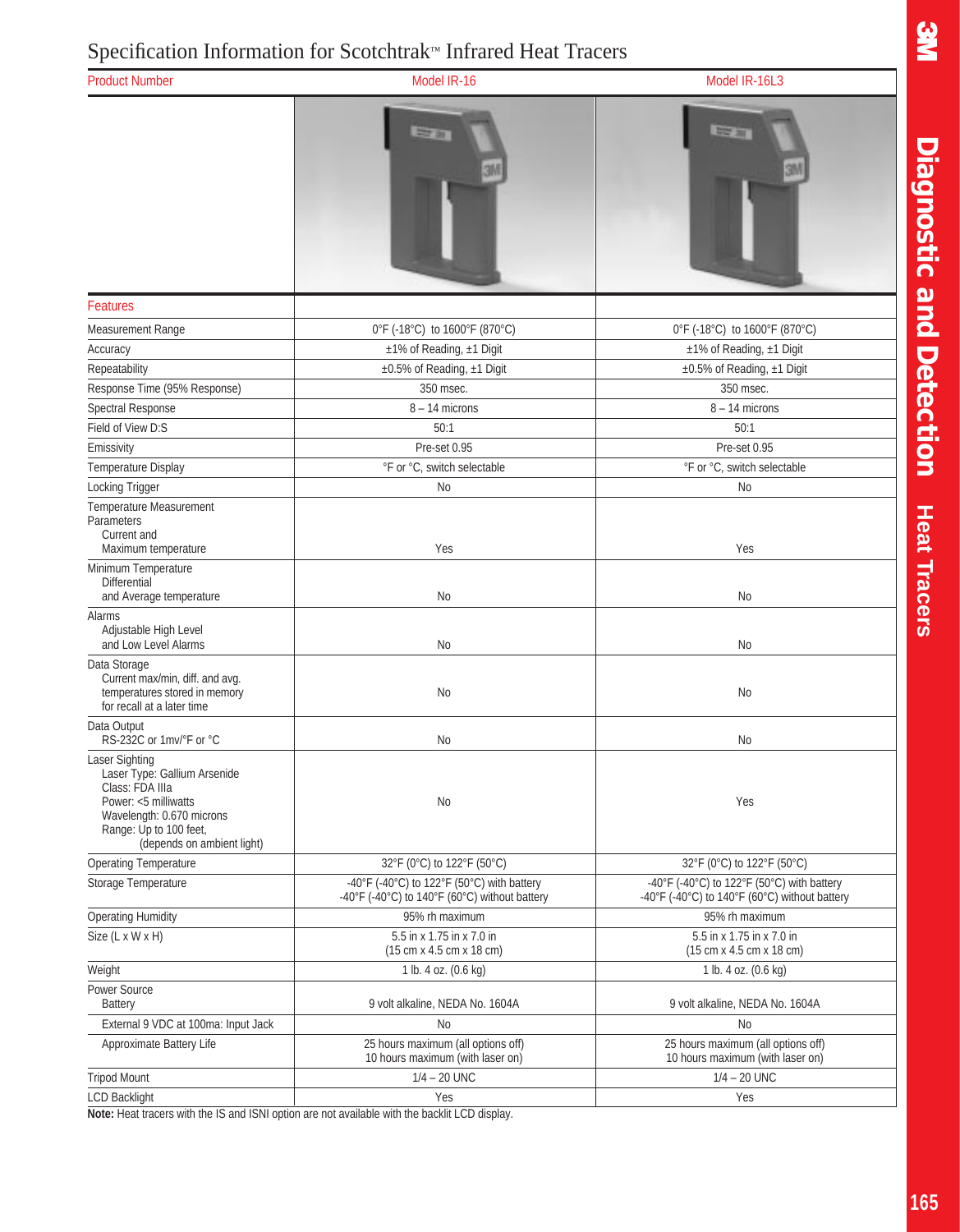## Specification Information for Scotchtrak™ Infrared Heat Tracers

| Product No.                                                                                                                                                                   | Model IR-16EX                                                                                     | Model IR-16EXL3                                                                                                | Model IR-16EXCFO                                                                                  |  |
|-------------------------------------------------------------------------------------------------------------------------------------------------------------------------------|---------------------------------------------------------------------------------------------------|----------------------------------------------------------------------------------------------------------------|---------------------------------------------------------------------------------------------------|--|
|                                                                                                                                                                               |                                                                                                   | <b>DV 34</b>                                                                                                   |                                                                                                   |  |
| <b>Features</b>                                                                                                                                                               |                                                                                                   |                                                                                                                |                                                                                                   |  |
| Measurement Range                                                                                                                                                             | 0°F(-18°C) to 1600°F(870°C)                                                                       | 0°F(-18°C) to 1600°F(870°C)                                                                                    | 0°F(-18°C) to 1600°F(870°C)                                                                       |  |
| Accuracy                                                                                                                                                                      | ±1% of Reading, ±1 Digit                                                                          | ±1% of Reading, ±1 Digit                                                                                       | ±1% of Reading, ±1 Digit                                                                          |  |
| Repeatability                                                                                                                                                                 | ±0.5% of Reading, ±1 Digit                                                                        | ±0.5% of Reading, ±1 Digit                                                                                     | ±0.5% of Reading, ±1 Digit                                                                        |  |
| Response Time (95% Response)                                                                                                                                                  | 350 msec.                                                                                         | 350 msec.                                                                                                      | 350 msec.                                                                                         |  |
| <b>Spectral Response</b>                                                                                                                                                      | $8 - 14$ microns                                                                                  | $8 - 14$ microns                                                                                               | $8 - 14$ microns                                                                                  |  |
| Field of View D:S                                                                                                                                                             | 50:1                                                                                              | 50:1                                                                                                           | 3:1                                                                                               |  |
| Emissivity                                                                                                                                                                    | Adjustable 0.1 to 1.0                                                                             | Adjustable 0.1 to 1.0                                                                                          | Adjustable 0.1 to 1.0                                                                             |  |
| Temperature Display                                                                                                                                                           | °F or °C, switch selectable                                                                       | °F or °C, switch selectable                                                                                    | °F or °C, switch selectable                                                                       |  |
| <b>Locking Trigger</b>                                                                                                                                                        | Yes                                                                                               | Yes                                                                                                            | Yes                                                                                               |  |
| <b>Temperature Measurement</b><br>Parameters<br>Current and<br>Maximum temperature                                                                                            | Yes                                                                                               | Yes                                                                                                            | Yes                                                                                               |  |
| Minimum Temperature<br>Differential and<br>Average temperature                                                                                                                | Yes                                                                                               | Yes                                                                                                            | Yes                                                                                               |  |
| Alarms<br>Adjustable High Level<br>and Low Level Alarms                                                                                                                       | Yes                                                                                               | Yes                                                                                                            | Yes                                                                                               |  |
| Data Storage<br>Current max./min., diff. and avg.<br>temperatures stored in memory<br>for recall at a later time                                                              | Yes                                                                                               | Yes                                                                                                            | Yes                                                                                               |  |
| Data Output<br>RS-232C or 1mv/°F or °C                                                                                                                                        | Yes                                                                                               | Yes                                                                                                            | Yes                                                                                               |  |
| Laser Sighting<br>Laser Type: Gallium Arsenide<br>Class: FDA IIIa<br>Power: <5 milliwatts<br>Wavelength: 0.670 microns<br>Range: Up to 100 feet<br>(depends on ambient light) | No                                                                                                | Yes                                                                                                            | No                                                                                                |  |
| <b>Operating Temperature</b>                                                                                                                                                  | 32°F (0°C) to 122°F (50°C)                                                                        | 32°F (0°C) to 122°F (50°C)                                                                                     | 32°F (0°C) to 122°F (50°C)                                                                        |  |
| Storage Temperature                                                                                                                                                           | -40°F (-40°C) to 122°F (50°C)<br>with battery<br>-40°F (-40°C) to 140°F (60°C)<br>without battery | -40°F (-40°C) to 122°F (50°C)<br>with battery<br>-40°F (-40°C) to 140°F (60°C)<br>without battery              | -40°F (-40°C) to 122°F (50°C)<br>with battery<br>-40°F (-40°C) to 140°F (60°C)<br>without battery |  |
| <b>Operating Humidity</b>                                                                                                                                                     | 95% rh maximum                                                                                    | 95% rh maximum                                                                                                 | 95% rh maximum                                                                                    |  |
| Size (L x W x H)                                                                                                                                                              | 5.5 in x 1.75 in x 7.0 in<br>$(15 \text{ cm} \times 4.5 \text{ cm} \times 18 \text{ cm})$         | 5.5 in x 1.75 in x 7.0 in<br>5.5 in x 1.75 in x 7.0 in<br>(15 cm x 4.5 cm x 18 cm)<br>(15 cm x 4.5 cm x 18 cm) |                                                                                                   |  |
| Weight                                                                                                                                                                        | 1 lb. 4 oz. (0.6 kg)                                                                              | 1 lb. 4 oz. (0.6 kg)                                                                                           | 1 lb. 4 oz. (0.6 kg)                                                                              |  |
| Power Source<br><b>Battery</b>                                                                                                                                                | 9 volt alkaline, NEDA No. 1604A                                                                   | 9 volt alkaline, NEDA No. 1604A                                                                                | 9 volt alkaline, NEDA No. 1604A                                                                   |  |
| External 9 VDC at 100ma, input jack                                                                                                                                           | Yes                                                                                               | Yes                                                                                                            | Yes                                                                                               |  |
| Approximate Battery Life                                                                                                                                                      | 25 hours maximum (all options off)<br>10 hours maximum (with laser on)                            | 25 hours maximum (all options off)<br>10 hours maximum (with laser on)                                         | 25 hours maximum (all options off)<br>10 hours maximum (with laser on)                            |  |
| <b>Tripod Mount</b>                                                                                                                                                           | $1/4 - 20$ UNC                                                                                    | $1/4 - 20$ UNC                                                                                                 | $1/4 - 20$ UNC                                                                                    |  |
| <b>LCD Backlight</b>                                                                                                                                                          | Yes                                                                                               | Yes                                                                                                            | Yes                                                                                               |  |

**Note:** Heat tracers with the IS and ISNI option are not available with the backlit LCD display.